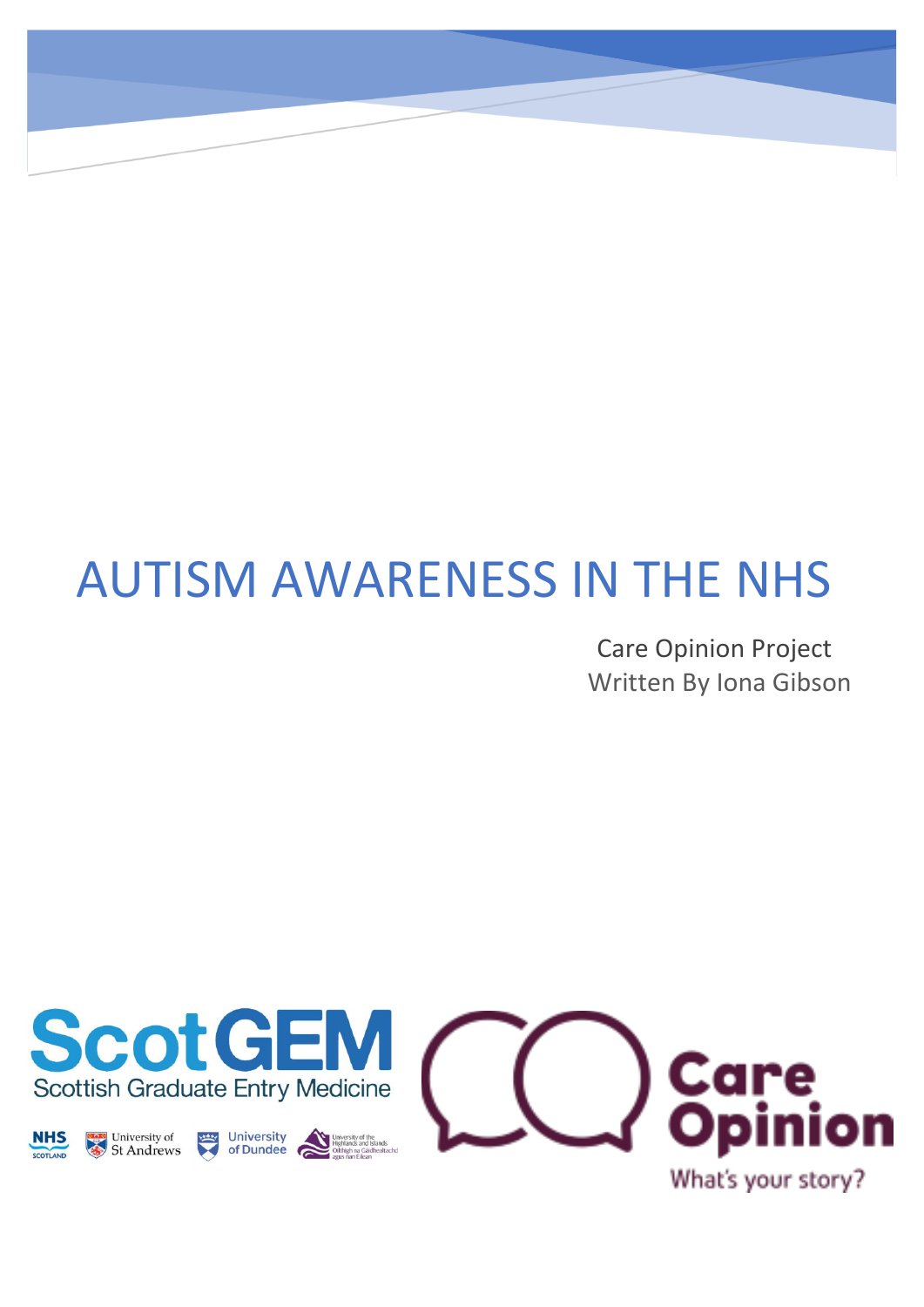# **Contents page**

| Introduction                       | $\overline{2}$ |
|------------------------------------|----------------|
| Methodology                        | 3              |
| findings                           | $4 - 15$       |
| <b>Environment Problems</b>        | 5              |
| <b>Environment Solutions</b>       | $6 - 7$        |
| <b>Communications Problems</b>     | $8 - 12$       |
| <b>Communication Solutions</b>     | $13 - 15$      |
| What else could be studied?        | 16             |
| What was missing from the stories? | 17             |
| <b>NHS autism training</b>         | 18             |
| Acknowledgements                   | 19             |
| References                         | 20             |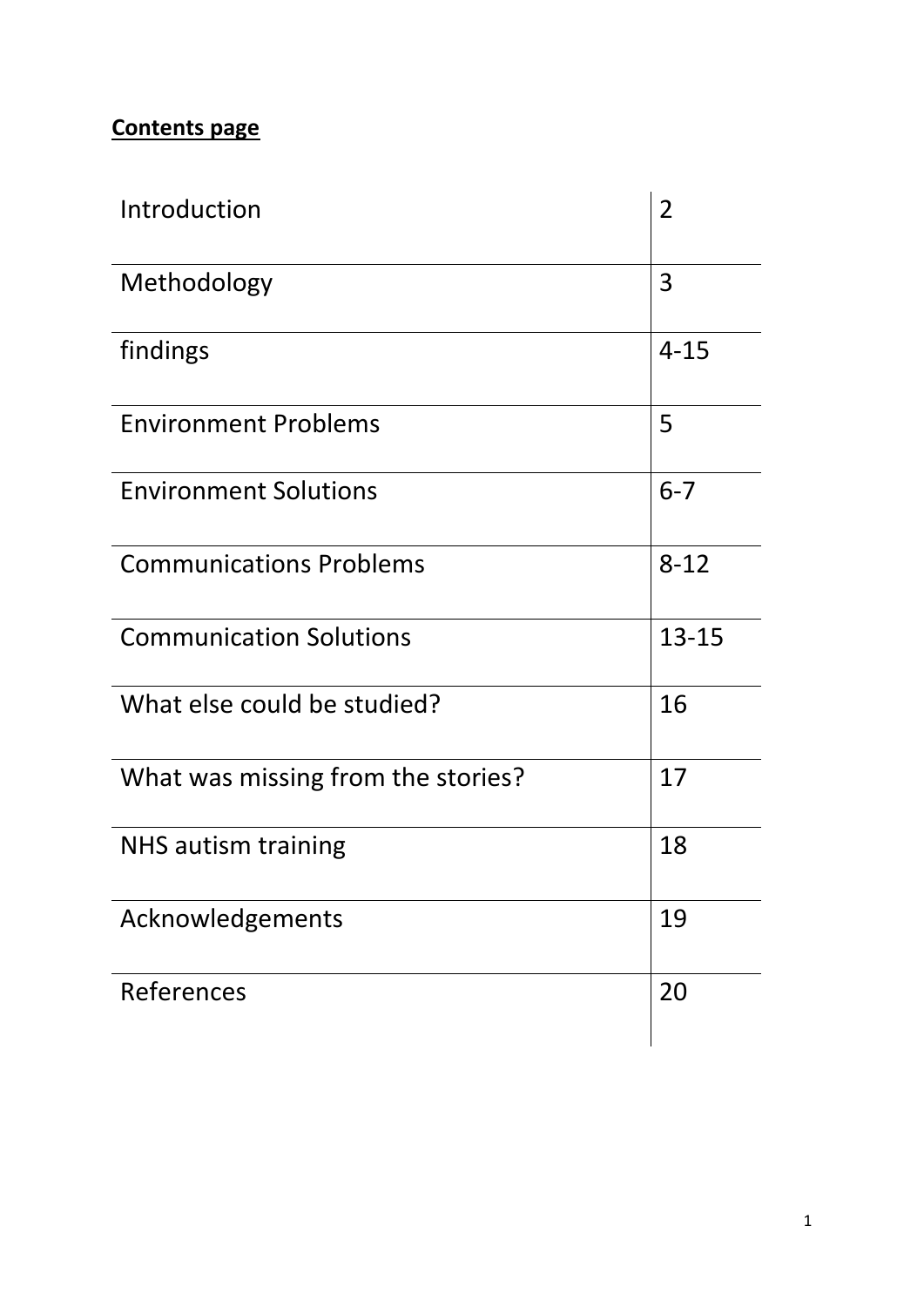#### **Introduction**

Autism currently affects 1% of children and 1-2% of adults in the UK (Hey, 2022), which therefore accounts for over 700,000 people who have this spectrum disorder. People can be affected by autism in various ways and to varying degrees such as struggling with social interactions, finding it difficult to effectively communicate thoughts and feelings, routine is very important to them, and finding many sensory experiences overstimulating (Signs of autism in adults, 2022). Although someone being diagnosed with autism is becoming increasingly prevalent there seems to be a lack of understanding and awareness amongst the community and health/social care professionals. This is the focus of my project.

# Why research autism?

As well as autism being something that affects many members of the UK's population it is also a topic close to my heart. For the past few years alongside being a student I have worked as a carer for children with disabilities, the majority being autistic. I have experienced how varied the condition is in the sense of being verbal/non-verbal, physical abilities, social skills, and stimming. A person who has autism will have very individual needs and areas where they require understanding and assistance. This is something I feel is not well understood by medical professionals as I have witness the stress the families I work with go through when trying to advocate for their children.

# What did my research entail?

I took statements from the parents that I currently work with to find out what they think needs improved and goes well in the NHS regarding autism. This provided me with a strong base understanding on what may come up in stories on Care Opinion. I combined the positive and negative comments from both the stories on Care Opinion and the statements provided from the families I work with to collate the key problems in the NHS for autistic people and the best way to improve this.

The aim of my project was to analyse the stories on Care Opinion and combine the ideas provided by the authors to find ways to improve healthcare experiences for autistic people. I analysed 252 stories which were published after 02/03/2020. When reading through the stories on Care Opinion the same themes kept reappearing; communication, autism awareness, assessment, environment, mental health and waiting periods. In each category there was a mix of both positive and negative stories with varying criticality scores, this allowed me to identify which certain situations people were finding most difficult, and also seeing what actions could have made that experience better.

With the mix of criticality in each area of interest this raised the question of what would make a difference to someone with autism in a healthcare setting?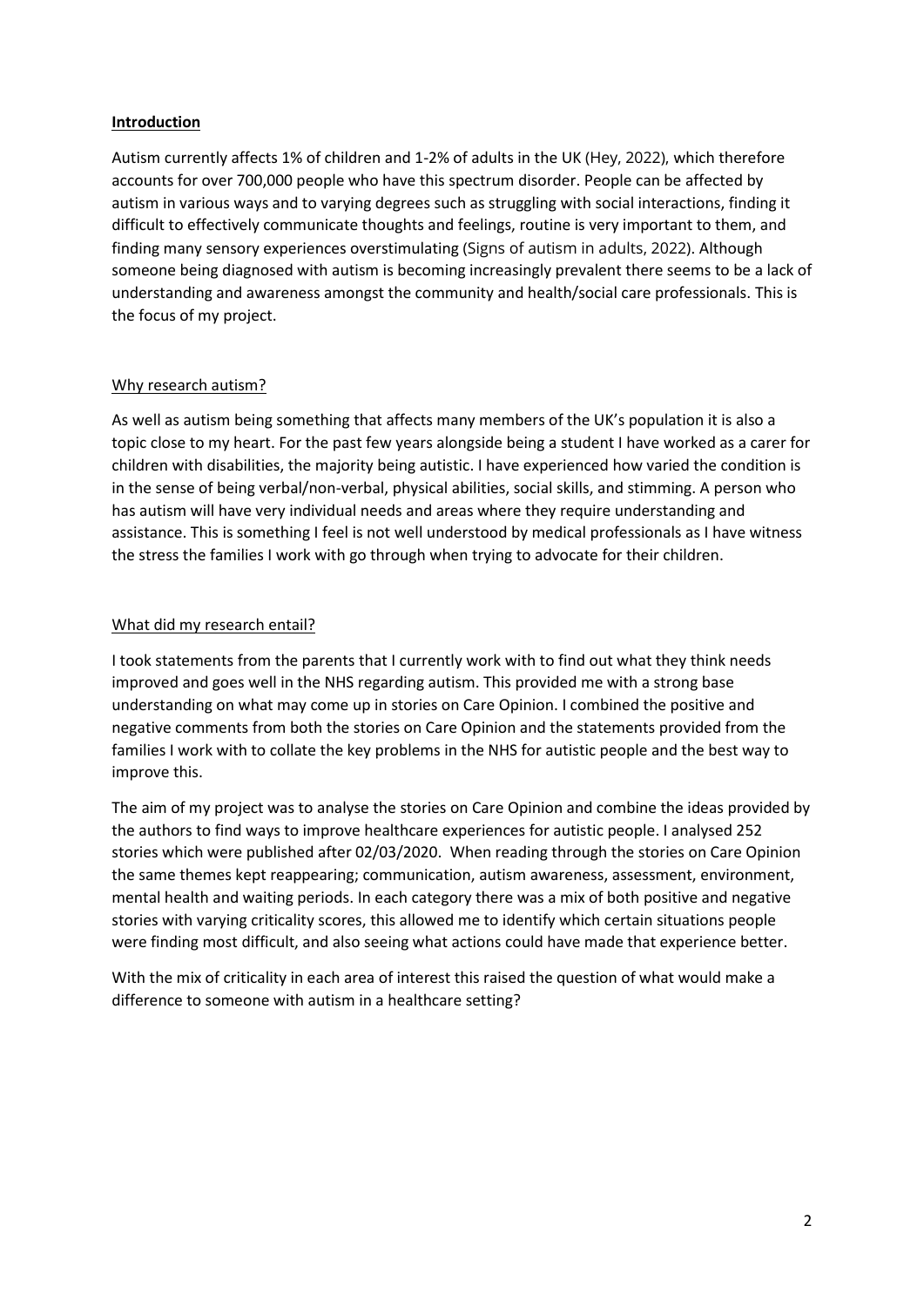# **Methodology**

The data was collected from stories published to Care Opinion. The stories are for feedback which are written by or on behalf of patients which can be negative or positive. The stories are tagged by both the author and the Care Opinion staff which allows users to search using specific tag words to find stories that are on the topic of interest. The tag words I searched were "autism", "ASD" and "autism friendly". These tags were chosen to cover a wide variety of experiences in healthcare for people with autism.

I originally wanted to see how the pandemic affected people with autism so I only looked at stories that were submitted on or after 02/03/2020. It became evident that the problems that people with autism faced during the pandemic occurred pre-pandemic too. The issues people faced were only amplified due to various factors such as difficulty to get face to face appointment, staff shortages due to isolation and there will be reduced staff training throughout the pandemic so there will not have been any recent autism awareness training. The search criteria was kept at that submission cut off as it gave a reduced number of stories, large enough to get varied opinions but small enough to analyse in a set time frame (n=252).

The same themes came up frequently and overlapped so I decided to group the stories using tags. The tags I decided to use, were staff, environment, communication, mental health, waiting and assessment. I only tagged stories that described what made the experience positive or negative rather than just stating so. This allowed me to gather a sample of 100 stories to work from.

Due to time constraints I did not analyse all 6 topics.

I compared the stories to find out what people found most challenging and most rewarding with their experiences in healthcare. I then cross-referenced these findings with the statements I took from the families I work with to find the commonalities but also to see if there were topics missing from the stories which should be discussed.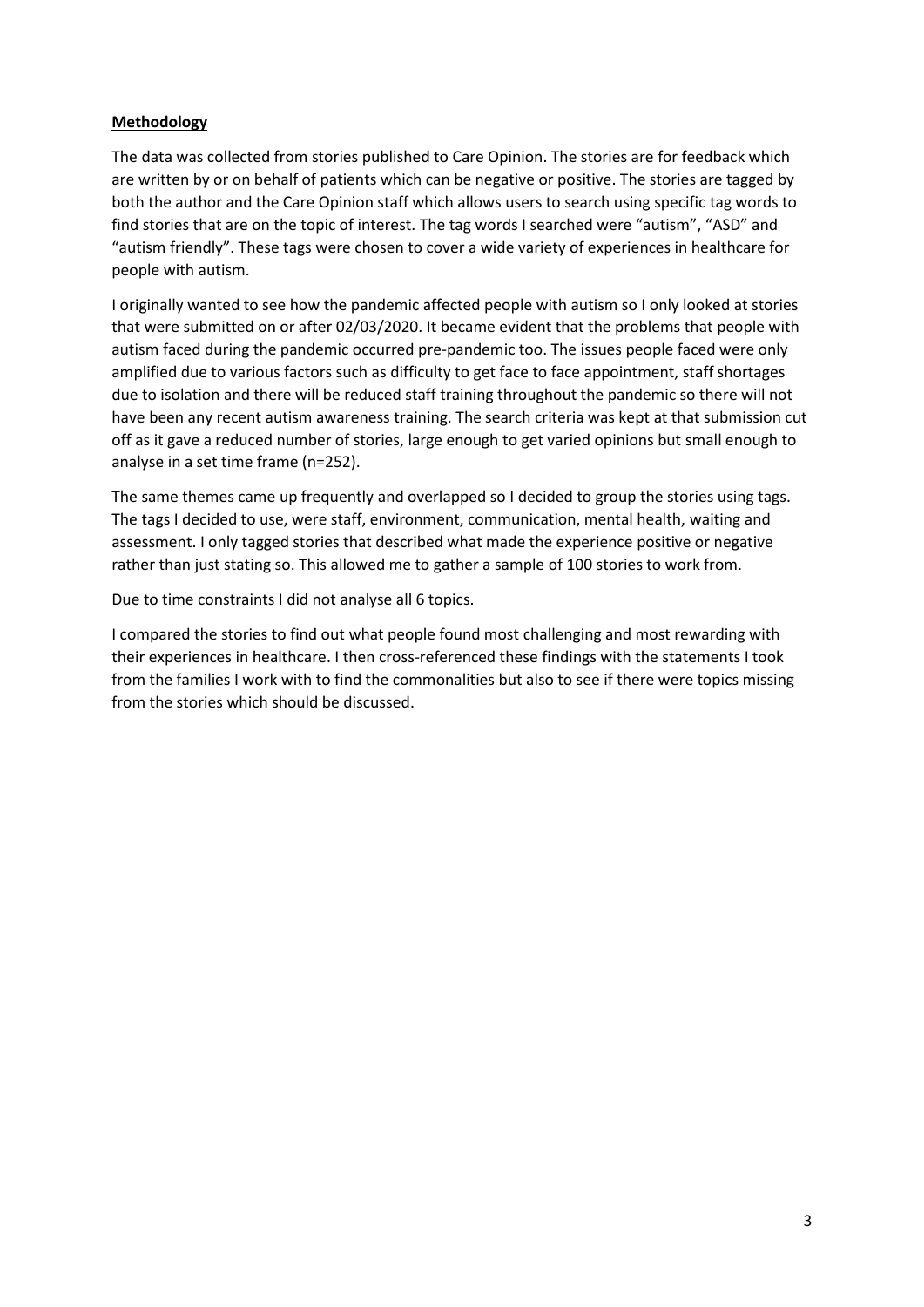# **Findings**

Each story was tagged with at least one of the following tags: communication, assessment, staff, environment, mental health and waiting.

- The communication tag was used with regards to how well information was conveyed.
- The assessment tag refers to the initial autism diagnosis, not assessment for general health concerns.
- The staff tag refers to staff autism awareness.
- The environment tag was used in stories that had something particularly positive or negative to say about their surroundings in the healthcare setting.
- The mental health tag refers specifically to mental health concerns as well as services.
- The waiting tag refers to waiting time for referrals and appointments, not to do with waiting times in the actual practice/hospital.

Some stories were tagged with multiple tags so there is overlap in the numbers but the most prevalent topics came hand in hand with most cases was communication and staff autism awareness. This can be seen in figure 1.



*Figure 1. This figure demonstrates the distribution of themes present in the stories which are tagged with either autism, ASD or autism friendly, submitted on or after 02/03/2020. The total percentage of stories with that theme is represented in blue. Then subdivided into green and red to demonstrate the ratio of positive (green) to negative (red) stories within that theme. N=100 stories total.*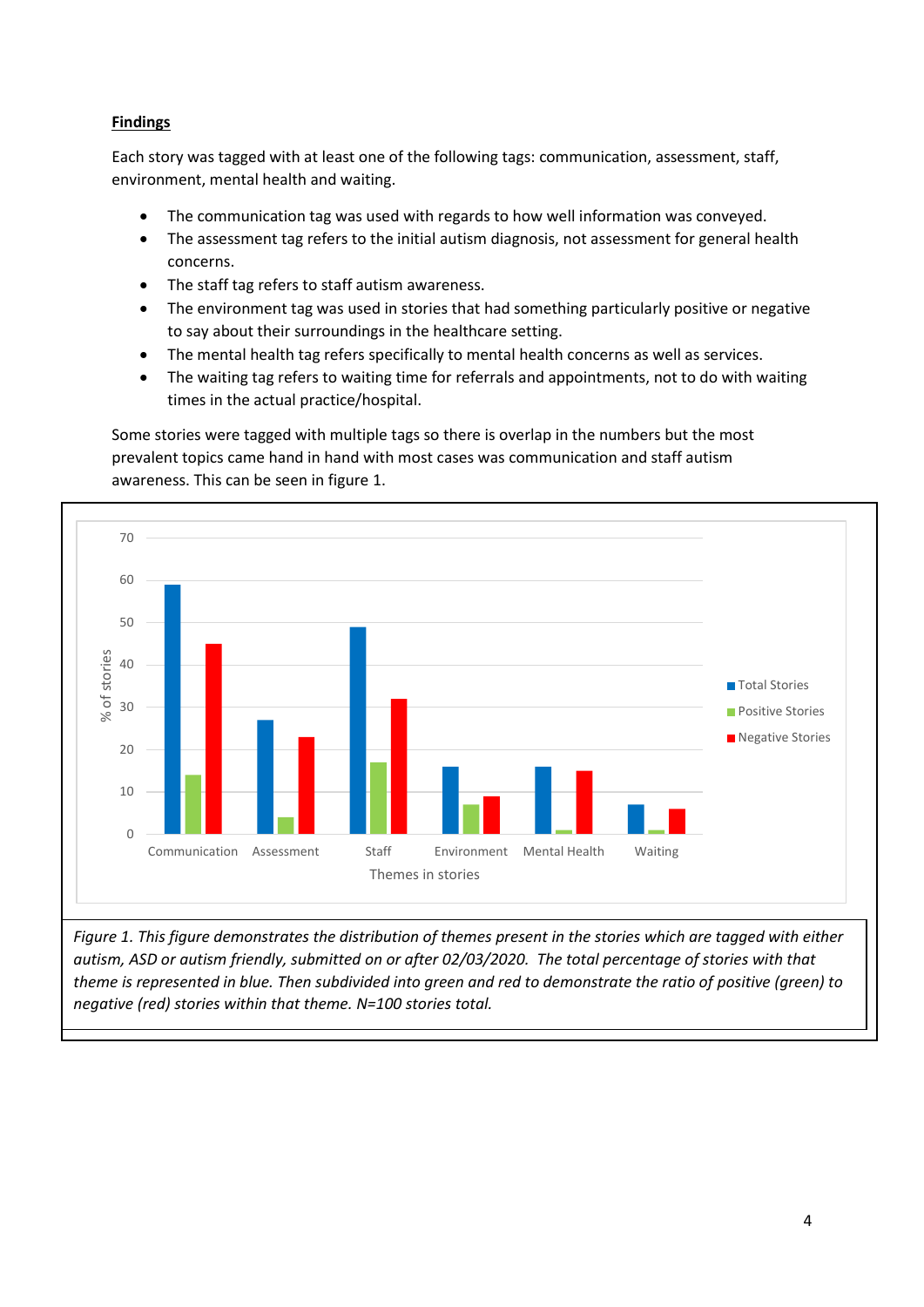#### **Environment**

#### **Problems**

It is known that people with autism can find the environment within a typical medical setting to be uncomfortable and/or distressing. This could be due to various causes such as crowded waiting rooms, loud noises either electronic or from people talking, bright lights etc. All of the different elements in the environment in the medical setting can lead to sensory overload, therefore settings which seem "normal" for neurotypical people are becoming stressful and upsetting for those who are neurodivergent due to how they experience their surroundings. An example of the negative impact this can have on patient experience is;

*"There was no quiet space. I had the option of waiting in the main hall (which I wish I'd done now) or going to what they said was a quiet place. It was a waiting area a door along, and it was not quiet, it was noisy with conversations that were clear and echoed. I was in pain, but also so embarrassed, ashamed, humiliated, uneasy, on edge and frightened.*

*The vaccination center was way too busy and loud, and there was clearly absolutely no provision in place for autistic people, the staff didn't seem to know what to do with me, and physically I was uncomfortable too with all the standing (it wasn't for long by anyone else's standards, but I have nerve pain in my foot, and sacroiliitis)." - 850954*

*…*

Another example of this is;

*"The lighting, the people, the noise, the textures, the layout, the design, the processing system: everything is unpleasant from an autistic point of view. And the buzzer that tells you when to go to your appointment is particularly horrid.*

*I wore noise-cancelling headphones and sunglasses, and it was still difficult. It wouldn't take much to make the place more autism-friendly, but I guess that's just not important enough." - 862130*

*…*

This Highlights that the environment can make a significant impact on a patients experience. Although the environment can negatively impact patients who have autism there are changes that can be made that will significantly improve the patients healthcare experience. Some changes may not be possible due to funding but it is important to be mindful of what could improve a patients visit.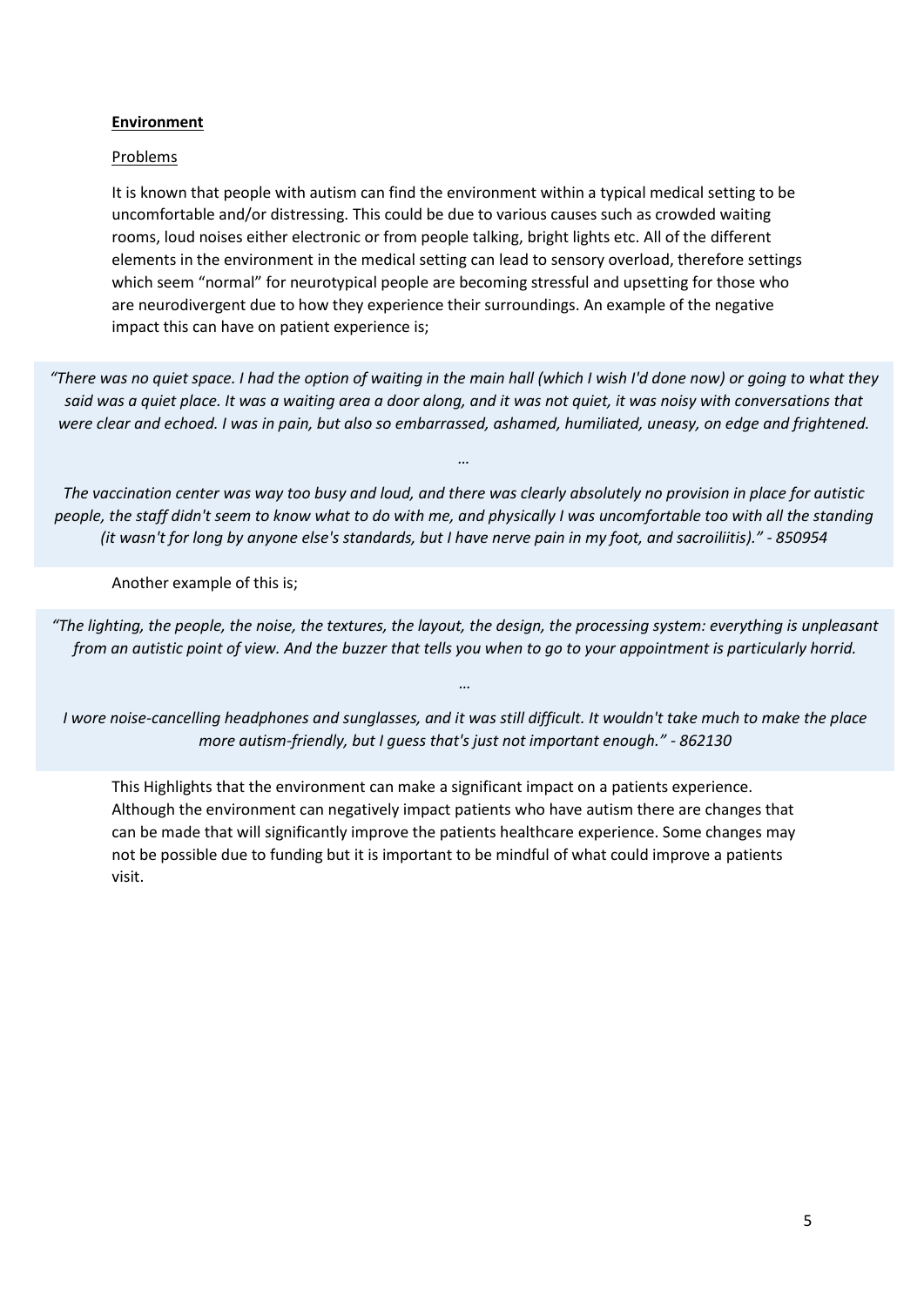#### Solutions

A simple way to help someone who has autism in a medical setting is to provide a separate room for them to wait in, as opposed to the typical waiting room that has other patients present. Examples of this are:

*"The nurse who oversaw the waiting room area even offered me a private room to wait in, presumably as she thought i may be more comfortable in there with my Aspergers. I've been to a few hospitals and nobody has ever done this for me, so i was really impressed that they would consider my difficulties to make waiting easier." - 862793*

*"My child has autism so cannot be in crowded or loud places as they become agitated. The nurses where very accommodating to this and brought us to an area that was quiet and comfortable. " - 909711*

This demonstrates that something as simple as having a separate room that is quiet and away from other patients can make a large impact to how comfortable and calm the person who has autism is feeling when entering the medical practice/hospital.

There are some patients who even stepping foot into the medical building can cause them to feel very distressed. This can be difficult to remedy especially in a hospital setting but in general practice (GP) some staff we able to get around this:

*"I had already discussed his needle phobia with the practice. I told my son and he was scared that it was actually going to happen but determined to be brave. We were told that the practice nurse might be able to come out to the carpark and administer his injection while he sat in the car." - 826557*

"*My son (16 with autism) was extremely anxious about having his covid vaccine but the staff went out of their way to help us, letting him have his vaccine outside and even bringing out pets to distract him!" - 855575*

These experiences illustrates that if its possible to do what needs to be done in an environment that makes the patient comfortable (even if that is outdoors), it can make a big difference to the anxiety levels the patient experiences.

Another way to improve the patient's healthcare experience is through having a sensory room accessible to people who are neurodivergent. This is not as common because having space and funding to create a sensory room for patients is not always a possibility. Even though a sensory room is more difficult to have, here is the evidence that it significantly improves the patients and families experience;

*"A&E for 4 hours usually this would be a nightmare but the nurses and receptionist sent me to the new sensory room in*  A&E it was absolutely fantastic he didn't even notice he was in hospital we played music he played with the toys the lights the bubbles it was perfect a completely different experience from before at hospital with him well done to all *involved to make this happen parents like myself really appreciate it makes our mad and stressful lives that little bit easier" - 903555*

*"Once we checked in I asked if we could go to the sensory room and was taken straight round. This lovely relaxing space made all the difference to our experience. It had soft lighting, sensory lights and toys, bean bags as well as chairs. He received all his treatment in this room. Having this space to wait in and to be treated in cut down on stress for both my son and myself. I am so grateful that the hospital decided to create this room." - 918265*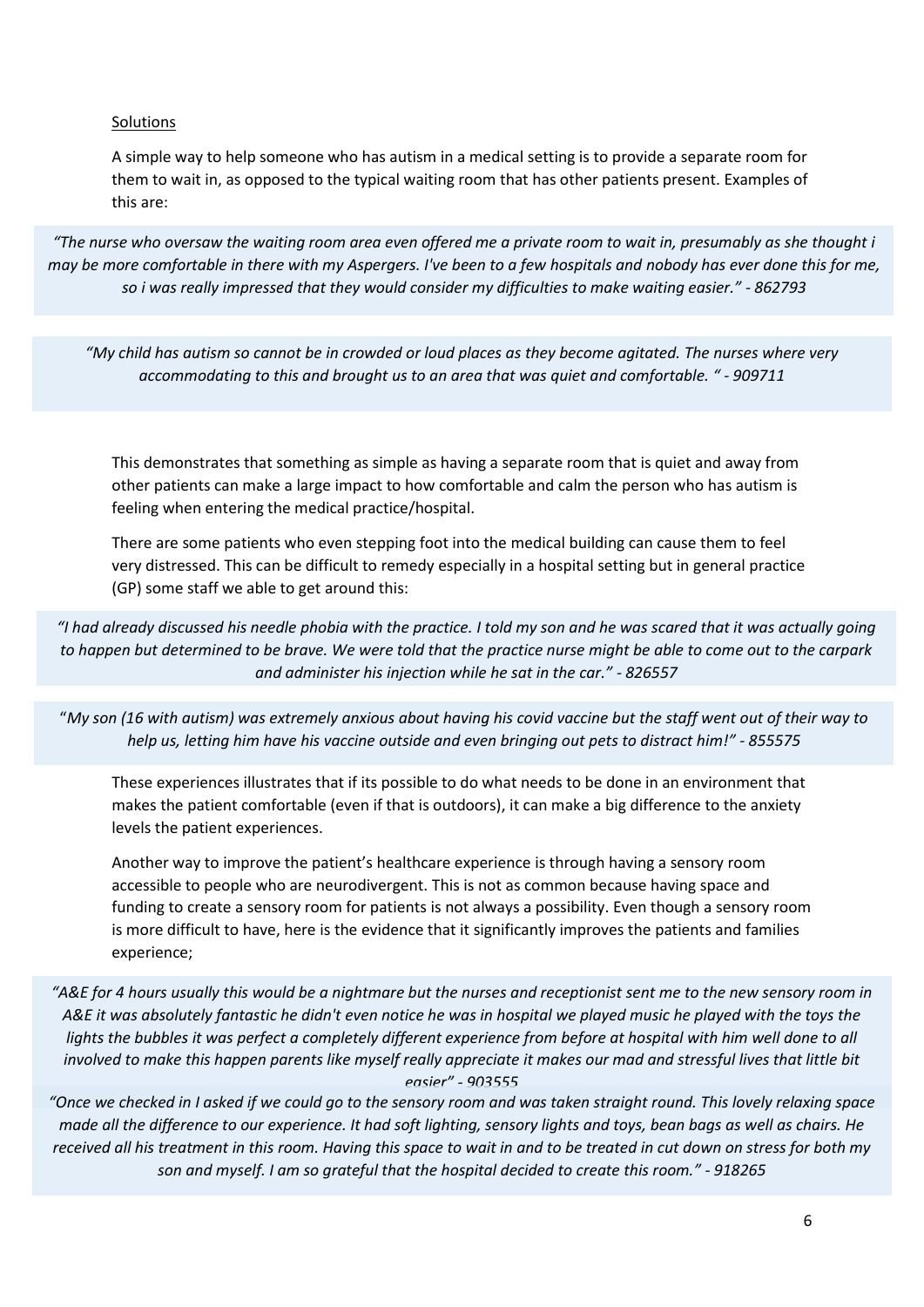This highlights just how being in a calm, quiet and soft lighted environment can make someone with autism more at ease and distracting things such as bubbles and toys can take away the frightening medical appearance of the building.

Lastly, many people with autism either feel more comfortable or require to have someone come with them to appointments whether that be family, friends or carers. If the patient is then required to stay overnight this can be stressful for the person who is there to support them as there is not an additional place for them to rest. Making small adjustments such as this can also improve healthcare experience for people with autism as they can have their support with them during what could be a stressful time.

*"When we eventually got into blossom, I was amazed at the facilities and the staff. The rooms are so modern and spacious and it's a luxury to have a bed in the room also for me. The staff are exceptional, my son has autism and the way they are able to adapt their communication and plan to suit him is phenomenal..." - 916260*

This demonstrates that simple changes such as having somewhere for the patients family/friend/carer to sleep if they have to have an overnight stay can have a significant impact on how the patient and others are feeling during their visit to the hospital, which will impact their interactions with staff etc.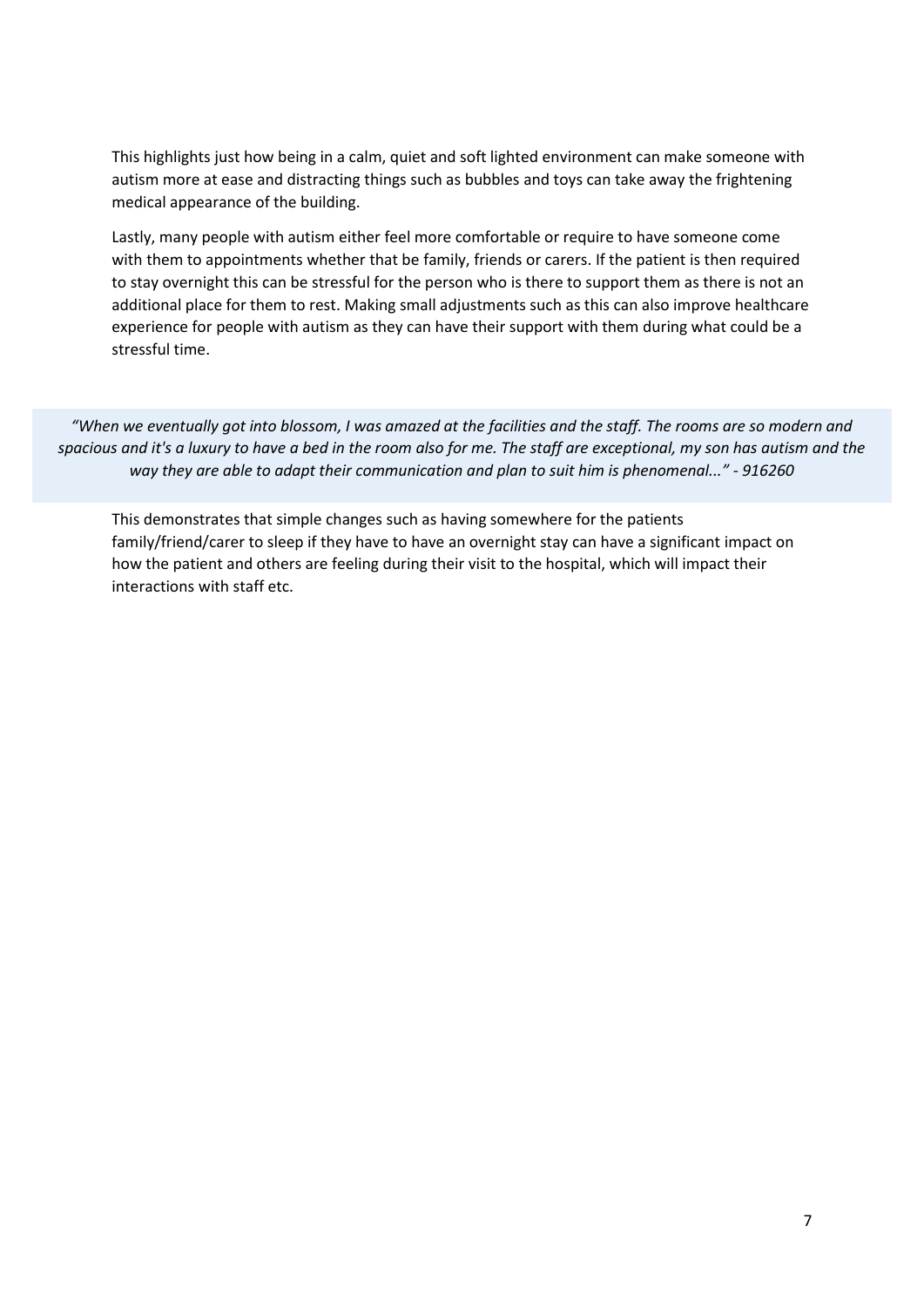#### **Communication**

#### Problems

One of the most common problems that is mentioned on care opinion in a variety of services on a variety of topics is communication. Communication covers a variety of issues and therefore a variety of solutions too. The first issue that was prominent was medical professionals not fully taking in what a patient has to say and responding to it appropriately. This can be demonstrated here;

*"They asked me why I was calling and when I began to explain that I think I'm autistic, they cut me off, saying very shortly that I am 19. I then tried to explain that while I hadn't been diagnosed as a child, symptoms have been present from a very young age, and my older brother also wasn't diagnosed until adulthood. The GP cut me off again, saying that they think I'm just shy. I hadn't mentioned anything about me being shy.*

*…*

*I again tried to explain to this person that my issues go much further than just being socially anxious/shy but I knew they weren't listening. They asked if I had ever had a boyfriend, and when I said yes they said "Well then", as if that was the one defining factor of whether or not I was autistic. They then proceeded to ask me more very limited questions, at one point they even said they were going to reword a question and ask me again because they thought my answer "wasn't right"." - 835424*

This outlines how good communication skills are important. Whether or not this patient does in fact have autism, they should leave feeling listened to and cared for rather than dismissed and distressed (even though that will not have been the medical professionals intentions). Taking the time to let someone speak about their problems and acknowledging how they feel goes a long way with how comforted the patient will feel about their interaction with a doctor even if the outcome isn't what they desired. This should go for all consultations in general but medical professionals should take special note of how people with autism can sometimes struggle to express their thoughts and emotions so may need to be given more time to do so and asking open questions to let them speak freely in their own time, as opposed to feeling like limiting questions are being asked and being judged on their answers.

Another issue that appeared constantly within the stories was the lack of autism awareness amongst staff whether it be receptionists, nurses or doctors. There was a general lack of understanding of how people with autism express themselves in conversation but also with how they are more sensitive to sensory stimulation whether it be visual (bright lights), auditory (loud noises) or physical touch (feeling discomfort with something touching their body).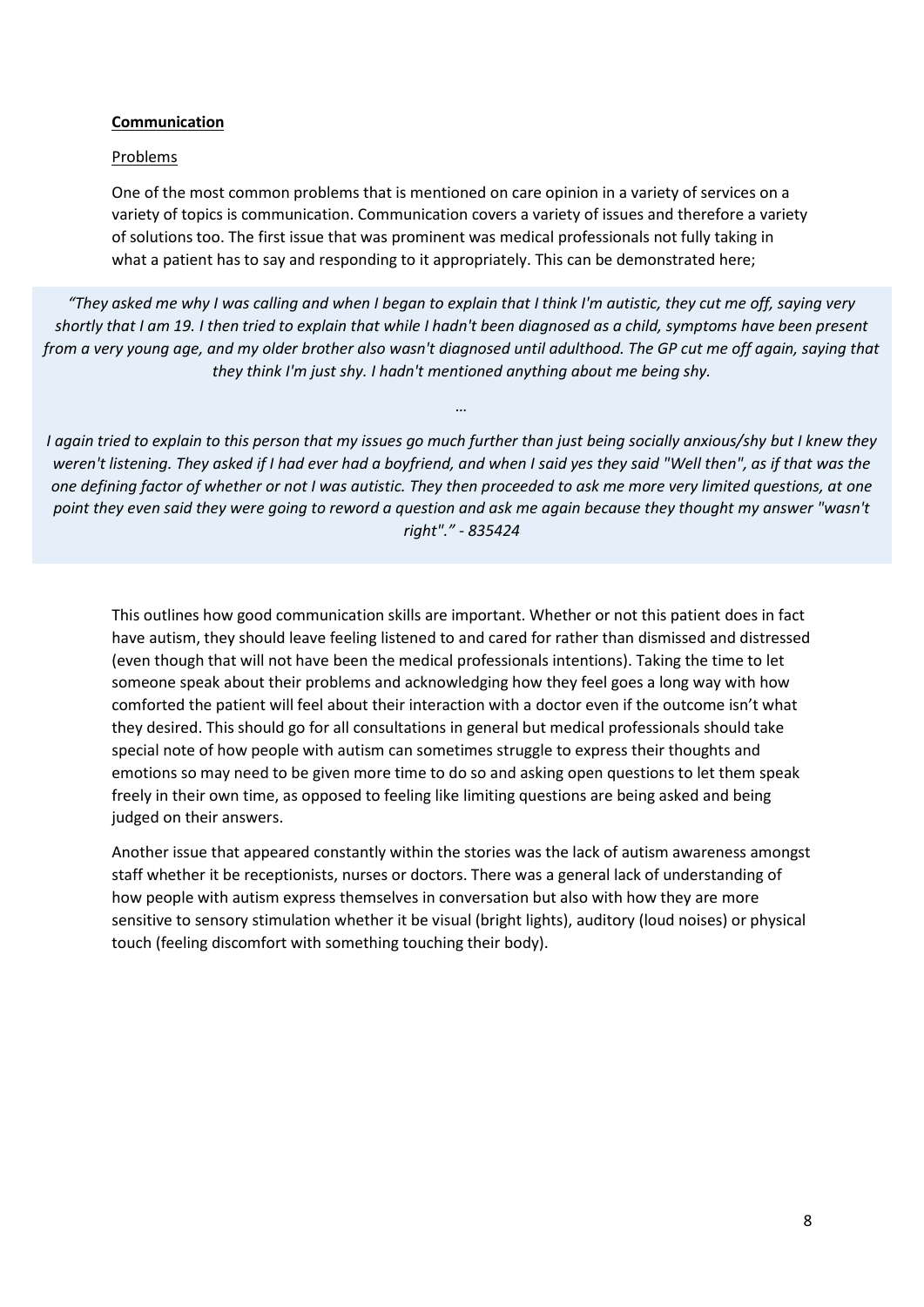As stated on the NHS website about autism, patients may present as "seeming blunt, rude or not interested in others without meaning to" and "finding it hard to say how you feel" [2]. This is very important for medical professionals to take into account when a patient has autism or is suspected to as they may need more time and assistance finding the words they want to use to accurately describe what they are experiencing. Simple things such as giving the patient plenty time to answer questions and asking open questions is highly important in this case scenario as it will generate a great deal of distress and upset if not done correctly, this can be seen here;

*"They were incredibly dismissive, and did not listen to my experiences. They kept interrupting me mid-sentence, not giving me the time to translate what was going on in my head into words, and kept changing the wording of the questions until I, confused and distressed, said something that seemed to fit whatever checklist they were following. Because of these constant interruptions, I was terrified of saying anything, because I felt like I was doing something wrong, like I was bothering them for trying to talk about my experiences. So I would answer in short, tentative sentences, and speak when spoken to, which is something I learned to do after years of bullying and abuse and was very much something I fell back into during that assessment. This coping strategy, which I used because I was confused and afraid and increasingly upset, was then later thrown in my face as an example of "complex social interaction", because I was "waiting for them to ask questions", and therefore I could not be autistic, because it was "intuitive".*

*The fact that I felt the need to mask and "act neurotypical" in order to feel safe DURING AN AUTISM ASSESSMENT should reflect how terrible that experience was. I was dismissed based on the fact that I allegedly hugged people when I was a child, and because I was good at acting normal." - 837783*

*…*

*"It feels like the "Mental Health Practitioner" hasn't had her training updated since the 1980', she told me I was "Too logical to be autistic" - 852176*

This illustrates the importance of the basics that are taught in first year of medical school; to let the patient say everything they want to say, ask open questions to give them the best opportunity to say how they feel without directing them, then moving onto closed questions but only to refine information gathered initially not to make the patient feel under distress and pressure. Also a flaw in communication here is poor word choice. Patients hold onto words doctors use for them as the reason they are seeing a medical professional is usually over a matter they care about so it is important to avoid using dismissive language as it could be taken to heart, even more so by someone with autism as they struggle with taking things very literally.

A common feature in autism is to be hypersensitive to touch, stimulation that might seem harmless to someone who is neurotypical can be very uncomfortable or even painful to someone who has autism. The National Autistic Society provides a description from someone with autism on how they feel being touched, to provide an example of how distressing just being touched can be;

"Every time I am touched it hurts; it feels like fire running through my body."

(Sensory differences - a guide for all audiences, 2022).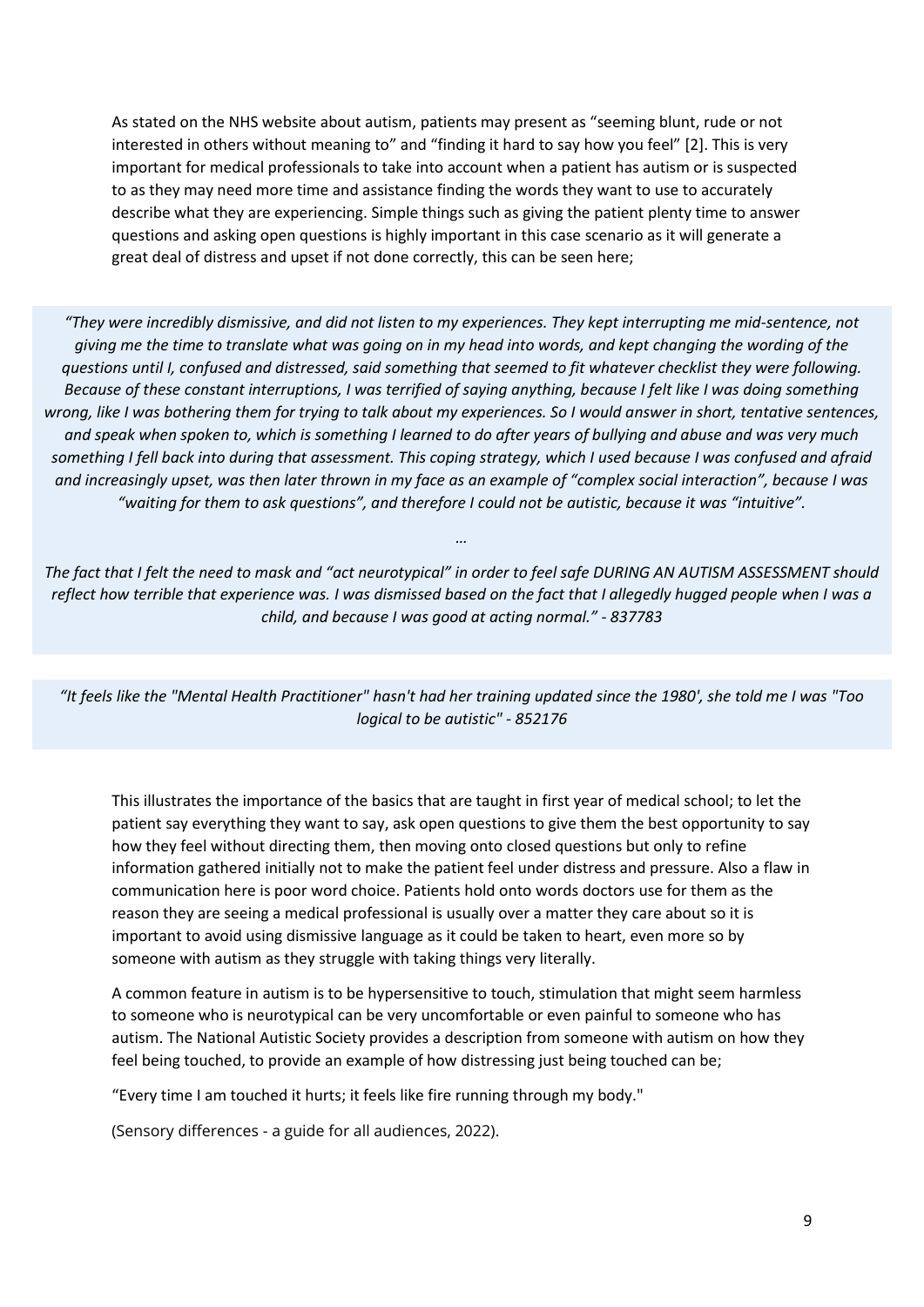Sensory differences between someone who is neurodivergent to someone who is neurotypical does not seem to be fully understood by healthcare staff, and they are therefore not mindful of how distressing it can be for someone with autism to be asked to do something that is out with their comfort zone. This can be seen here;

"My brother was automatically told he would need to go for a covid test. My brother asked if this was a legal requirement or a suggestion (not to be difficult, but for clear instruction due to his autism). My mother advised the nurse of this and was told that we're all a bit autistic and they weren't getting in to politics. My brother has struggled with covid tests previously due to the intrusive sensory nature of them which again is related to his autism and was understandably reluctant to agree to go for one. The nurse then made suggestion to him that he could be going around with covid "killing people", adding that he was putting them and their own children at risk by being there." - 847683

*"*Being mask exempt from wearing a mask due to her distress and anxiety due to ASD. she has been denied access for not having a mask on, after going to get food from hospital shop and returning to ward.

…

She explained she is exempt and its not been questioned all day yesterday and all night. She has a lanyard although doesn't have to show this. Anyway I called and spoke to person who sent her away and apparently hospital policy is even people who are exempt need to wear masks .. so she was not allowed back into ward. My daughter phoned me and if it didn't come up with her name I wouldn't have known who it was .... she was herself outside hospital in full blown panic attack. She couldn't speak but was very obvious the distress she was in. The member of staff was adamant that they were 100% correct and my daughter still needs to wear a mask and is not welcome in unless she wears one ...which of course she cant." - 863213

These stories emphasise how distressing and upsetting it can be for someone with autism to be asked to do something which for them will cause over stimulation and sensory overload. The stories also show just how little some staff understand this, autism is often a condition which is not necessarily obvious at first glance so is not always taken seriously with regards to how upsetting doing something such as a covid test could be for that person. Autism awareness amongst healthcare professionals needs to improve so that they better understand their patients needs and can find creative solutions so there is minimal upset and distress inflicted.

Another issue with communication is that some places do not have something in place to make communication easier or if they do they are not using it effectively. For example something as simple as a board explaining patients basic needs;

"Upon arrival all staff where helpful, everything was explained to me by the doctors & there was time to ask any questions. There was a board on the wall to write in details, what her needs are but it wasn't filled in. I do feel it would have been helpful if this had been done rather than me having to explain to everyone that she is autistic, won't take medication and won't really speak." - 842215

Having something simple such as a board beside the patients bed explaining if they are verbal, how to communicate with them and their needs could make a drastic difference to the stress levels of the patient and their family/carers so that every healthcare staff member can see this and focus on just the medical issue at hand rather than each staff member needing to be told all of this information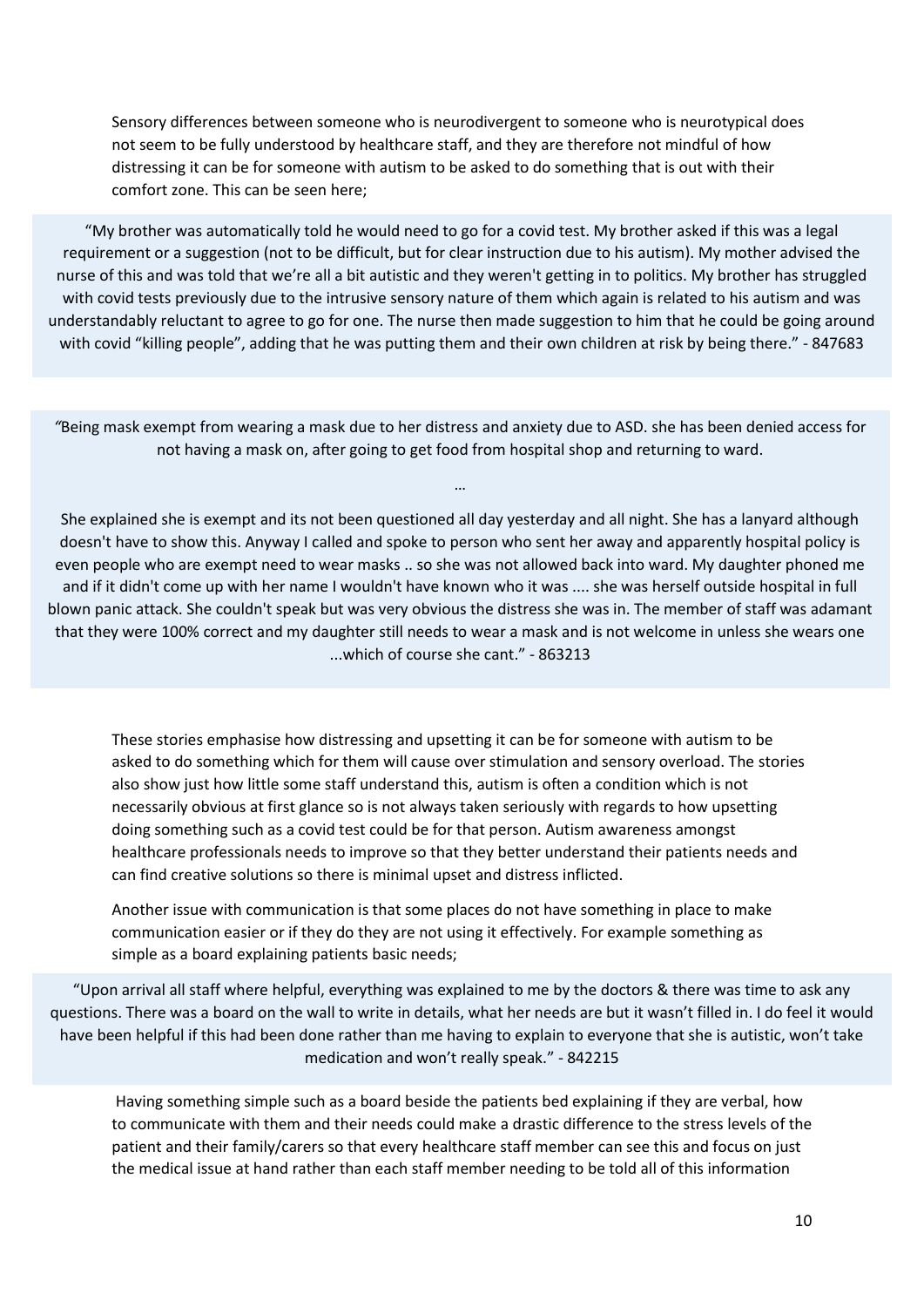repetitively. This information would also be useful to have accessible before the patient attends the appointment to make the most use out of their consultation and minmise confusion amongst staff. The better the structure and consistency in appointments, the much more comfortable someone with autism will feel about attending those appointments.

Another factor which can reduce patient anxiety is to have someone with them. This may be because they struggle to speak for themselves, they need physical support or could be just for emotional support. All of these reasons are valid, especially for someone with autism who may need help expressing themselves or have great difficulties in social situations with new people. Due to how well some people with autism are at masking their condition it can give the impression to someone that they are neurotypical. If staff do not have a good understanding of the difficulties that people with autism face then they may not understand why the patient needs someone with them. This can be seen here;

*"The person on the door told me my partner couldn't come in with me due to covid. I was crying outside in the cold for 2 hours as I couldn't go in due to anxiety and autism. They treated me horribly saying I don't seem bad and I'm capable of*  talking so I shouldn't need my partner with me. I tried to explain how bad my condition affects me but they wouldn't *listen and kept ignoring me." - 849063*

This kind of distress could be avoided if all healthcare staff (admin and medical professionals) had more autism awareness training to greater understand why situations like this are so upsetting for the patient.

Another element of healthcare which is distressing to people with autism is change in routine. Medical appointments are already out of the normal week routine that a person with autism has, so being mindful of this is important. It is also crucial that if the appointment needs to be changed as much notice as possible is given so that the patient can prepare for this and is not overwhelmed by any sudden changes or cancellations. This is made clear by a parent writing into care opinion here;

*"On the Monday morning I phoned Outpatients who said that putting the clinic as the location on the letter was a mistake and that it was a video call. The person on the phone was polite and helpful and I asked if they could give feedback that although this may seem like a simple mistake, for autistic families, having clear information that can be easily explained to children and as far as possible, for plans not to change, is really important." - 858125*

Changing appointments or not communicating how the original appointment was to take place properly can impact the patients families too as they are often part of planning the patients week/organizing transport etc. Therefore it can be quite distressing to everyone involved if plans are not well communicated or are changed. This can be seen in this story;

"However ,no one "turned up "at the arranged time. we phoned CAMHS to find out what was happening and got a phone call from the psychologist half an hour later. They explained that a decision had been made to cancel all the appointments with families related to discussing the course as the letters had gone out late ( no one had informed us that the appointment had been cancelled )." - 911906

In conclusion, being mindful of if the patient has autism it might be distressing and overwhelming to have the routine of the week changed if the appointment is altered last minute and how that will affect others around the patient. The house not to have the house and we had arranged to have the house and we h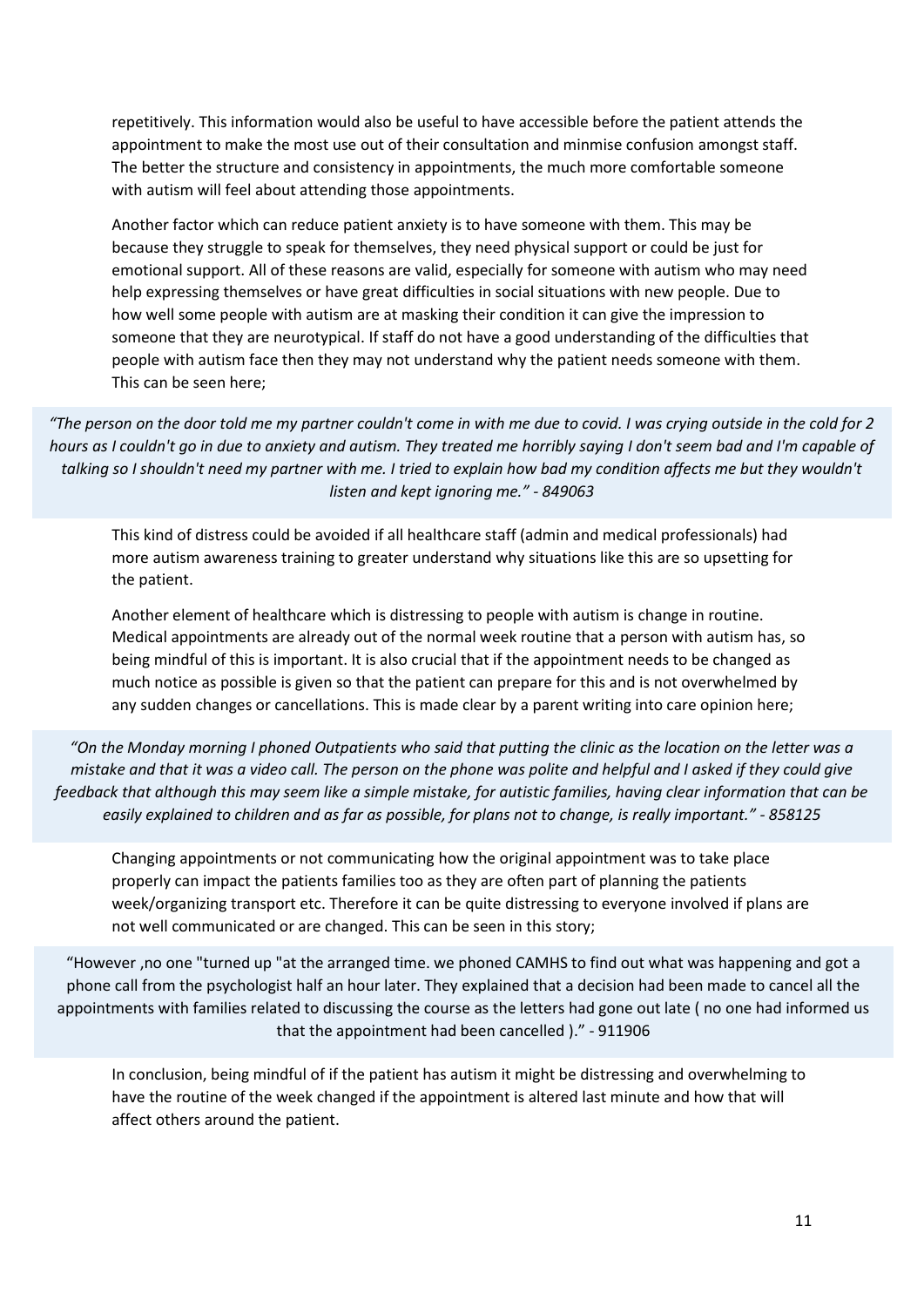An example of much of an impact a mix of poor communication between healthcare professionals, between medical staff and patient, and also changing routine can affect a patient to a lifethreatening extent:

*"In the morning I was moved to a&e waiting where I had NO blood sugar checks despite being a type 1 diabetic! I was finally moved to IAC in the afternoon, no drinks or food were offered all this time, I was not even put on a fluid drip to stop me dehydrating, when I got to IAC my sugars were checked for the first time along with ketones. I discussed with the ward staff I am autistic among other conditions I explained I needed to keep as close to my normal routine as much as possible, I was told there was no issue and the care of my medication was allowed to be my responsibility, when I was transferred to AMSS I was told I was not allowed to take any epilepsy medication (you can NOT stop epilepsy medication) I was also not allowed to administer my Insulin which I was moaned at for poor diabetes control this happened because the doctor who listed my insulin forgot to sign the authorisation. So 3 days no insulin, Ketones started building! When I explained to staff that I was Autistic and it had been agreed with the doctor on IAC that I was allowed to administer my own meds to keep my routine as normal as possible, they said they didn't care! That they are sick of patients dictating that we want things that are away from the normal routine of the ward! I was FINALLY authorised that I was allowed my epilepsy meds, 6 hours late! This is likely to have contributed to the 2+ seizures on ward as well as the extremely long run of seizures which resulted on the home transport ambulance which also landed that an emergency ambulance needed to be called while I was on the transport!" - 865331*

This story was rated 4 on the criticality scale (0 is not critical and 5 is extremely critical) on Care Opinion. It illustrates just how detrimental to someone's health a lack of communication can be.

Incorrect communication can also affect other elements of a patients life not just their healthcare, this can be seen here;

*"Following autism assessment of our son we received a letter confirming diagnosis through the post.*

*…*

*The letter had bullet points outlining strengths and weaknesses and also had other information.*

*…*

*However, we did not recognise our son from the description, and it seemed like some sections had been copied and pasted from a letter describing another child. This was very upsetting for us both. For example, the letter stated that our son has hyperacusis and wears ear defenders, which is not the case. The letter also stated that our son has autistic siblings, whereas he only has 1 sibling, and that his dad has autism! (which is untrue)." - 911907*

This family received a letter that did not depict their son, which gave them a lot of stress and anxiety as they worried the letters were going to be passed onto the school their son attends. Parents go through many emotions when their child is diagnosed with autism, the last thing they need is the diagnosis letter being wrong and being handed out to different areas of their sons life.

Overall, communication is the route of many problems, but there is multiple different ways communication can be improved to benefit a patient who has autism.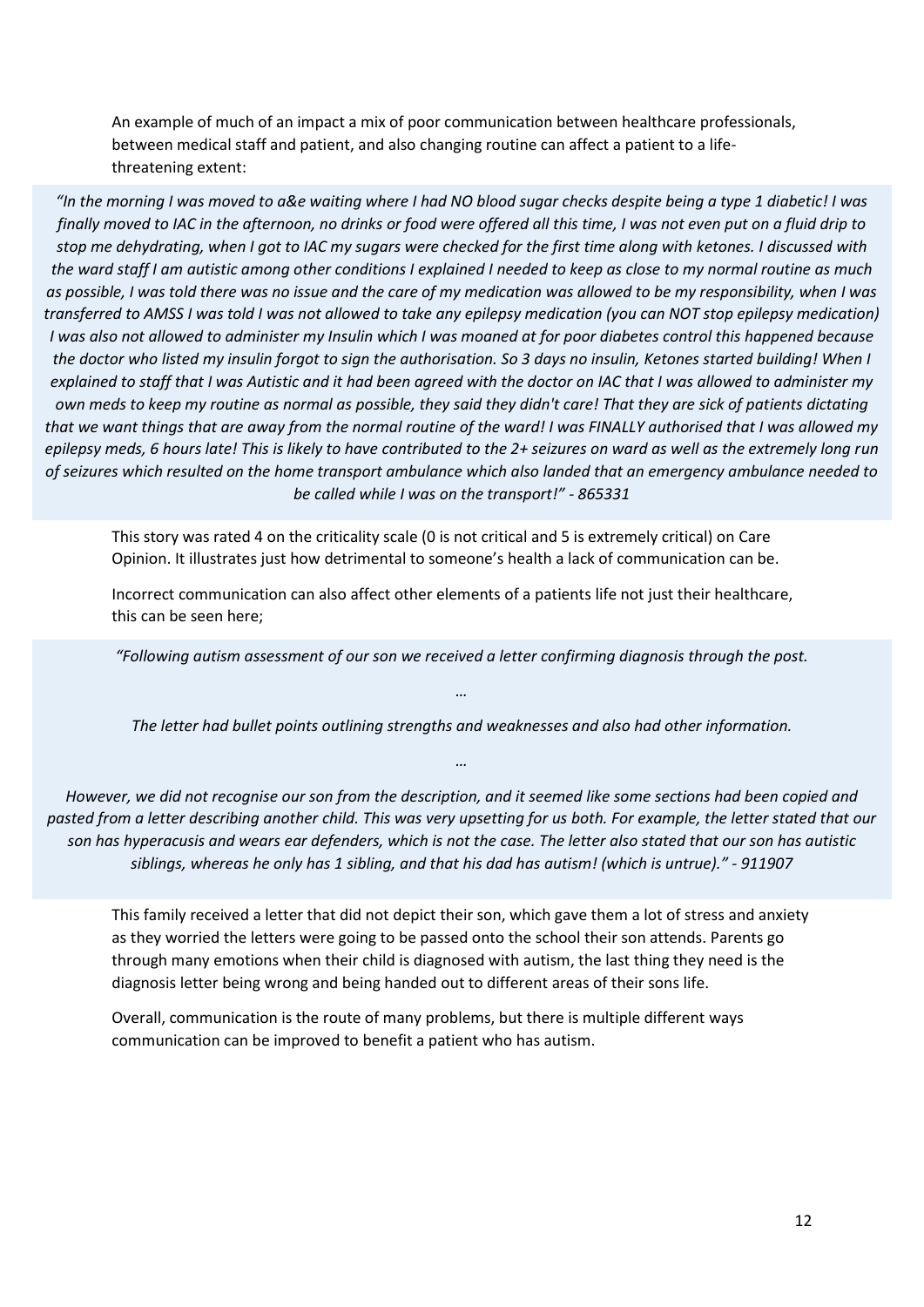#### Solutions

One of the most simple yet effective ways to improve communication and rapport between healthcare professional and patient is to look at the patient as a whole rather than just a symptom. A brilliant example of this can be seen here;

*"We went away a walk to let the drops work, (it was a sunny day, so he was finding it quite difficult) once we came back, he was still unsettled and not keen to go into the clinic again. Richard the optician came out to collect us. He could see my son was upset at having to go back to the clinic, but he was so patient and engaged my son asking about what dinosaur was his favourite (he noticed his Jurassic world socks!). Once in the room he explained everything to him clearly and encouraged him throughout the examination, he managed to calm my son down so much that he was laughing with him by the time we left." - 843130*

Engaging with a child with autism does not need to be scary and intimidating, this socks example is a brilliant way of interacting in a friendly way to encourage a response from the patient and building a bond. This simple but effective way of engaging with someone can really help let someone with autism bring you into their world and be comfortable with that. Using something familiar to them to start the conversation/interaction can be very calming and settling for them, and may encourage them to engage in the consultation more. Seeing the patient as a whole person rather than a symptom is a very helpful way of working with every patient but can make a significant difference to the quality of experience for someone with autism who struggles with social interaction.

As explained previously, routine and environment are both factors which can make or break a situation for someone who has autism. An example of how some simple communication and creative thinking improved a patient experience is;

*"After I explained everything about my son to him, to our relief, he called back in the afternoon to say they could vaccinate him at home that night. I can't believe how quick he worked to get this sorted and all in a day. We got pictures of the nurses, so my son knew who was coming to the house. Jackie & Naomi were absolutely fantastic to do this. They were amazing at explaining everything to us and keeping him calm. He was so relaxed with them." - 877096*

Providing pictures of the nurses who were going to come to the house and organizing for the vaccination to occur in the patients home makes a huge impact on their stress levels as they are in their safe place and have photos to get familiar with the staffs faces before them come to allow them to prepare for this change to routine. Picture cards are a common method of communication for some people who have autism as it simply lets them know what is happening at what point in the day and who they will be seeing at that time. The GP practice implementing this into how they interacted with the patient to make the change in routine have as small an impact on their wellbeing as possible was very important.

Another impressive form of communication that some medical settings have implemented is care passports;

*"*She showed me a care passport I could fill out for my daughter to make interactions with care professionals in the future easier." - 855687

Care passports are a brilliant idea, to have a quick and easy way to explain someones needs and requirements whether it be they are nonverbal, or only speak through Makaton or if they struggle to take medication etc. This would mean the majority of the consultation can be used to focus on the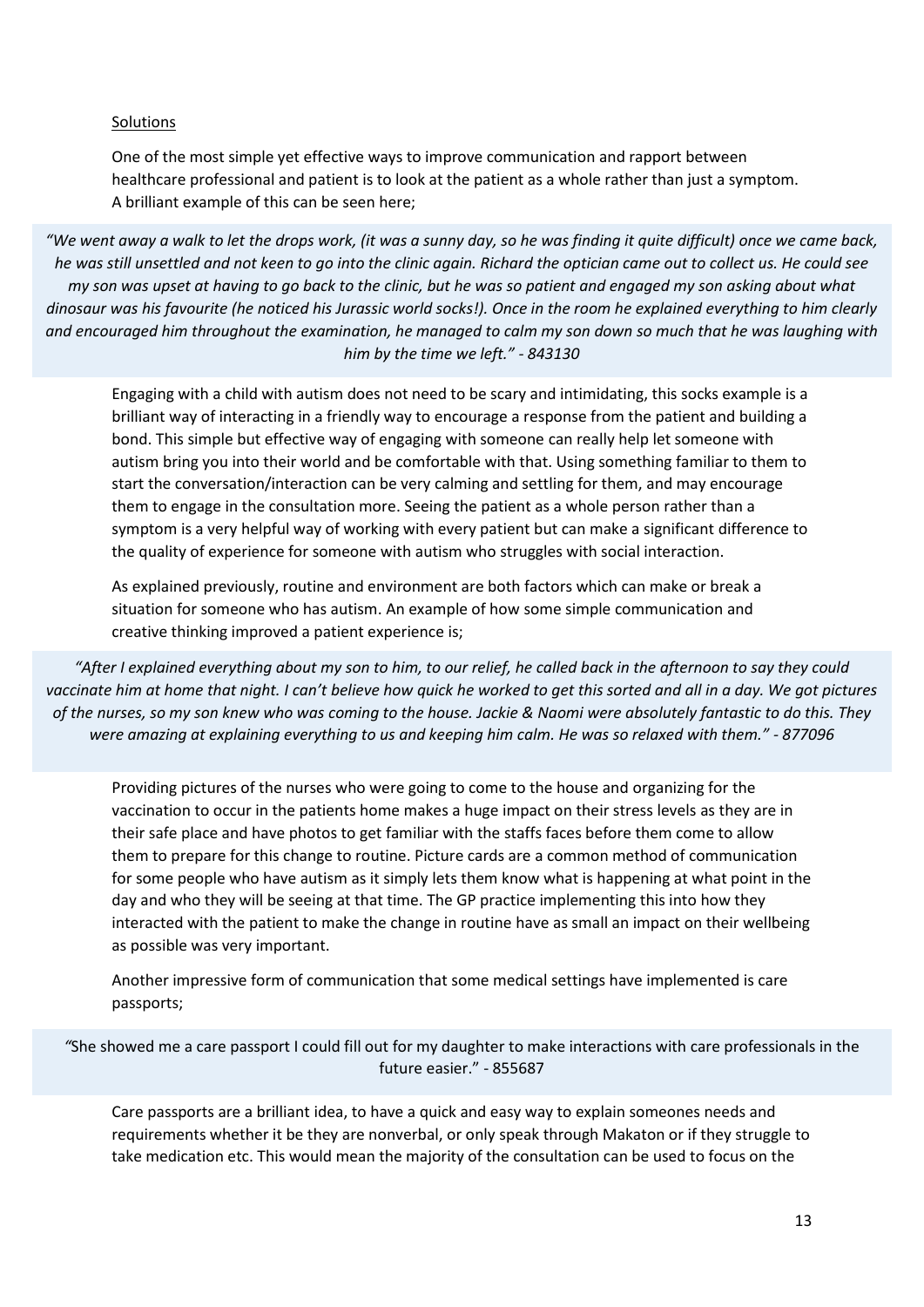issue at hand rather than a parent or carer using half of the time explaining the needs of the patient to every doctor and nurse they encounter.

Lastly, the way in which healthcare professionals choose to interact with someone who has autism can either leave them feeling cared for and understanding the outcome of the consultation or can leave them confused and distressed. The first example of this is:

*"*the GP spent time listening to me and even wrote a diagram explaining the dosage of medication." - 896444

Providing visual information as well as verbal is a really positive way to simplify things so that patients can understand what is going on. This can be good to reinforce what you are saying to the patient, especially if a lot of what they use for their day to day routine is picture based.

Another example of good communication is:

*"*Its great when our son is spoken to directly and we as parents are not the focus or point of communication. It's fabulous that he is given the time to communicate at his own pace and encouraged to express his choices and feelings about what's happening to him." - 856079

This demonstrates a very important element of communication, speaking to the patient. This may sound like a basic and simple thing to do but it is common that when a healthcare professional reads that the patient has autism and then sees them come in with family or carers they may instinctually go to directly speak to the person supporting the patient. In some cases this may be required, such as if the patient is non verbal or does not have capacity to understand the doctor but this should not be assumed. This doctor speaking directly to the child with autism and letting him engage in his own time will have made a difference to that childs confidence for social interactions and for attending medical appointments in future. Giving that patient that little bit extra time and focus will significantly improve their healthcare experiences.

Although it is important to speak directly to the patient if possible, its important to take input from the parents/carers and be mindful of how stressful the situation is for them;

*"*as soon as we arrived she introduced herself and asked how I was. I wasn't the patient but I haven't eaten and slept since the day before. She brought us some toast, coffee and milk. She read my son's folder and she was aware that he is on spectrum. She asked what's the best way to communicate with him and she was talking to him in the kindest and in a manner that he will respond to her based on what I've told her. She listens and responds with compassion. She visited us often and ensure that doctors sees us when needed. I didn't realise that she's a student nurse. Her confidence, professionalism and compassion is beyond exemplary." - 853673

The healthcare professional in this story was amazing for both the mum and child. Recognising the stress and fatigue the mother was experiencing and doing something to try and make her feel a bit better was impressive as often people forget how draining it can be for parents who have children with additional needs, especially when that child is sick. The very simple yet important part of this story was that the healthcare staff member asked the best way to communicate with her son. This is such a simple question but it allows the staff member to enter that childs world in the way they will engage and best understand what is happening. This is a question I think is underrated and should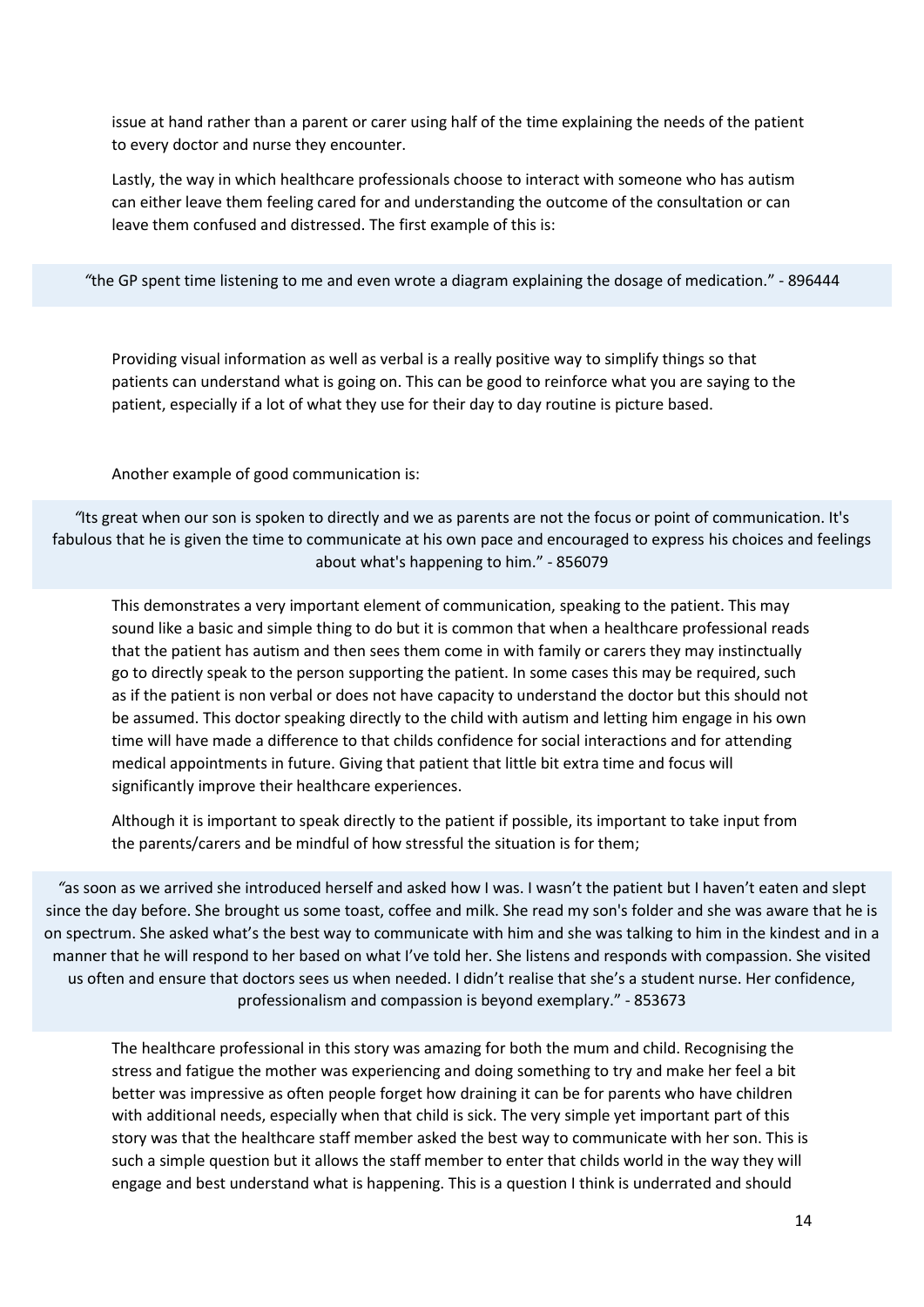be used regularly in healthcare settings when the staff member does not know the patient but is aware of their difficulties.

Overall, finding the most effective way to communicate with a patient will make a significant difference on their experience of healthcare and hopefully decrease distress and anxiety that may be brought on by having a medical appointment.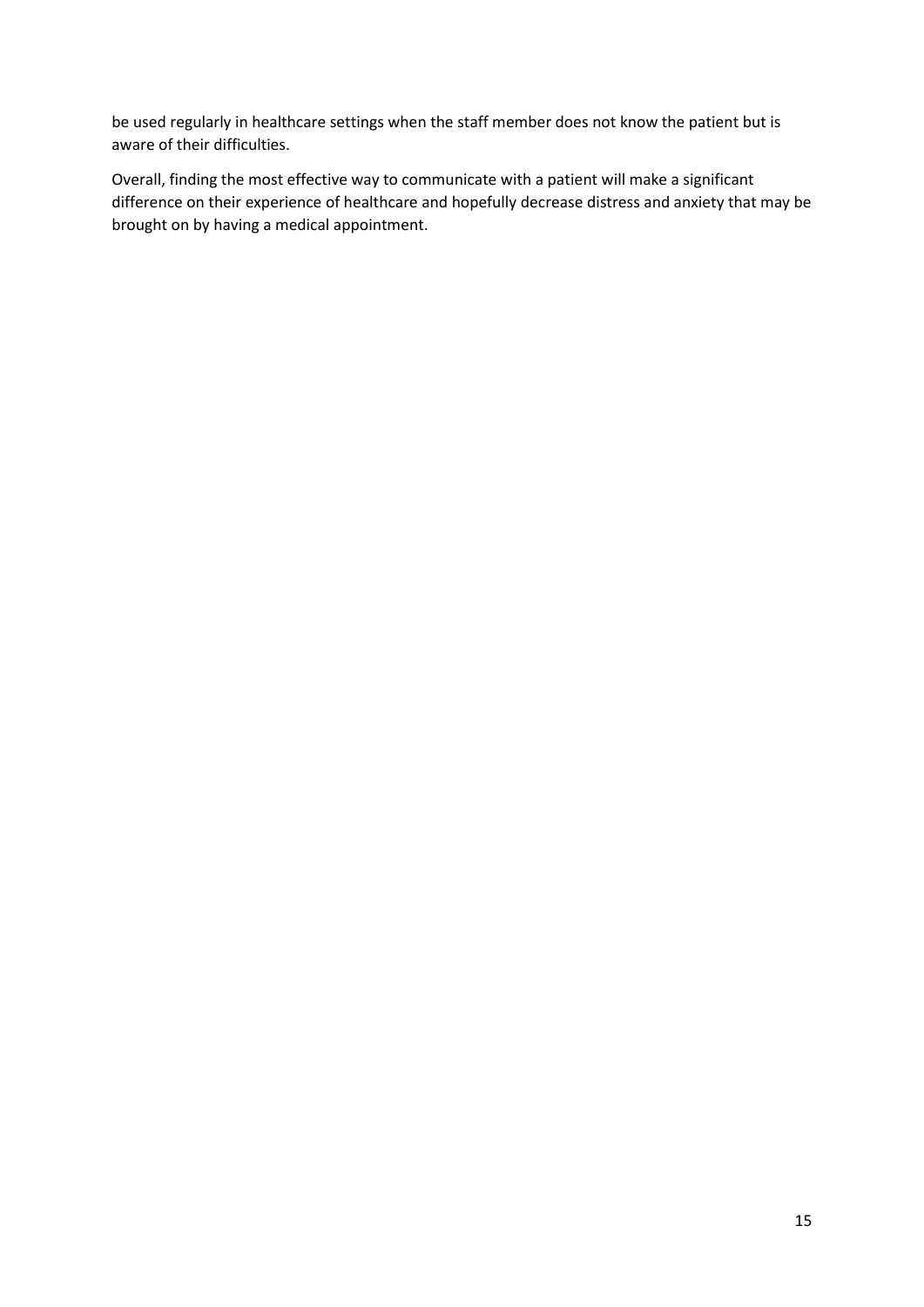# **What else could be studied?**

There are many topics that could be researched from these stories about autism, but this project focused directly on communication and effect of environment. Other possible topics would be mental health services, autism assessment/diagnosis and doing more in depth comparisons.

While reading the stories it became very evident that mental health services in particular was where there was a lack of communication, long waiting times and a lack of support for the person with autism but also their family. More in depth research could be conducted to see how this affected people with autism in particular and how it could be improved.

Autism assessment/diagnosis also has long waiting times but also there was a lot of stories that mentioned the diagnosis criteria itself as it is based off of male patients. Females are very good at masking which makes them more likely not to get a diagnosis even though they do experience the difficulties that come with having ASD and therefore get no support.

There is also various comparisons that could be conducted such as

- Comparing problems with geographical location
- Comparing GP, hospital and additional services to see if problems are the same across the board or if they are service specific
- Comparing stories submitted by/on behalf of adults and children with autism to see if they experience the NHS differently depending on their age

This could give a greater insight to where either more funding is required or more training for autism awareness is required.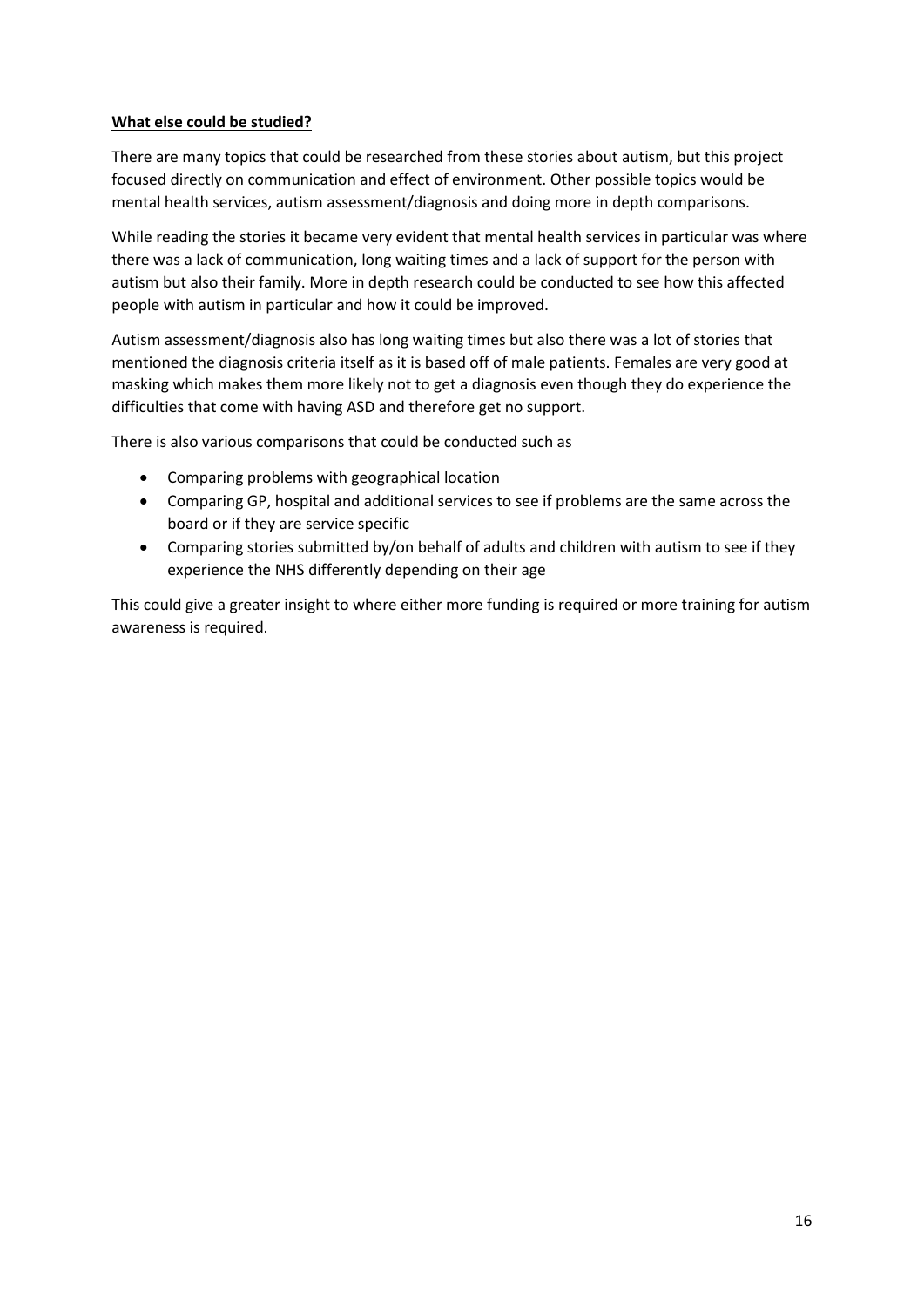# **What was missing from the stories?**

A lot of what I read in the stories on care opinion coincided with the information I received from the families I work with but there were many topics that were not discussed in the stories. This could be for many reasons such as people not being aware of the care opinion platform but also these families do have difficult day to day routines so finding time to sit and write in about NHS experiences may not be their top priority. The main topics missing from stories on Care Opinion are lack support after diagnosis, reviews post diagnosis, dual specialty appointments and covid-19 testing.

# Support after diagnosis

The families I work with were handed a book/leaflet when their child was diagnosed with autism and sent on their way without any more information such as what the next few years may bring, what to do if their child isn't coping with mainstream nursery etc. One of the children I work with attended mainstream nursery when he was pre-school age. At this mainstream nursery he was strapped to a chair by staff to try and get him to eat which left marks on his body. If there was more guidelines and support in place, then maybe this would have been changed before reaching that point.

# Post diagnosis reviews

Post diagnosis reviews aren't very regular therefore there isn't a great deal of help with milestones throughout childhood and teenage years but also the parents themselves would like reviews to see how everything is affecting their mental health. There are emotions of grief and shock that can occur when your child is diagnosed but yet there isn't much support for the parents, which is important as parents need to keep well to care for their children.

# Dual specialty appointments

It is impossible to get appointments with more than one specialist which creates issues. An autism consultant can only do so much but if the patient has autism and ADHD for example then psychologists get involved but don't interact with the autism specialist, so it feels like never ending cycles of not getting a well-rounded consultation.

# Covid-19 testing

There hasn't been any support for covid testing in home or at school for people with special needs so some have been isolating when unnecessary and that will bring great distress especially if they don't understand why their routine has been impacted.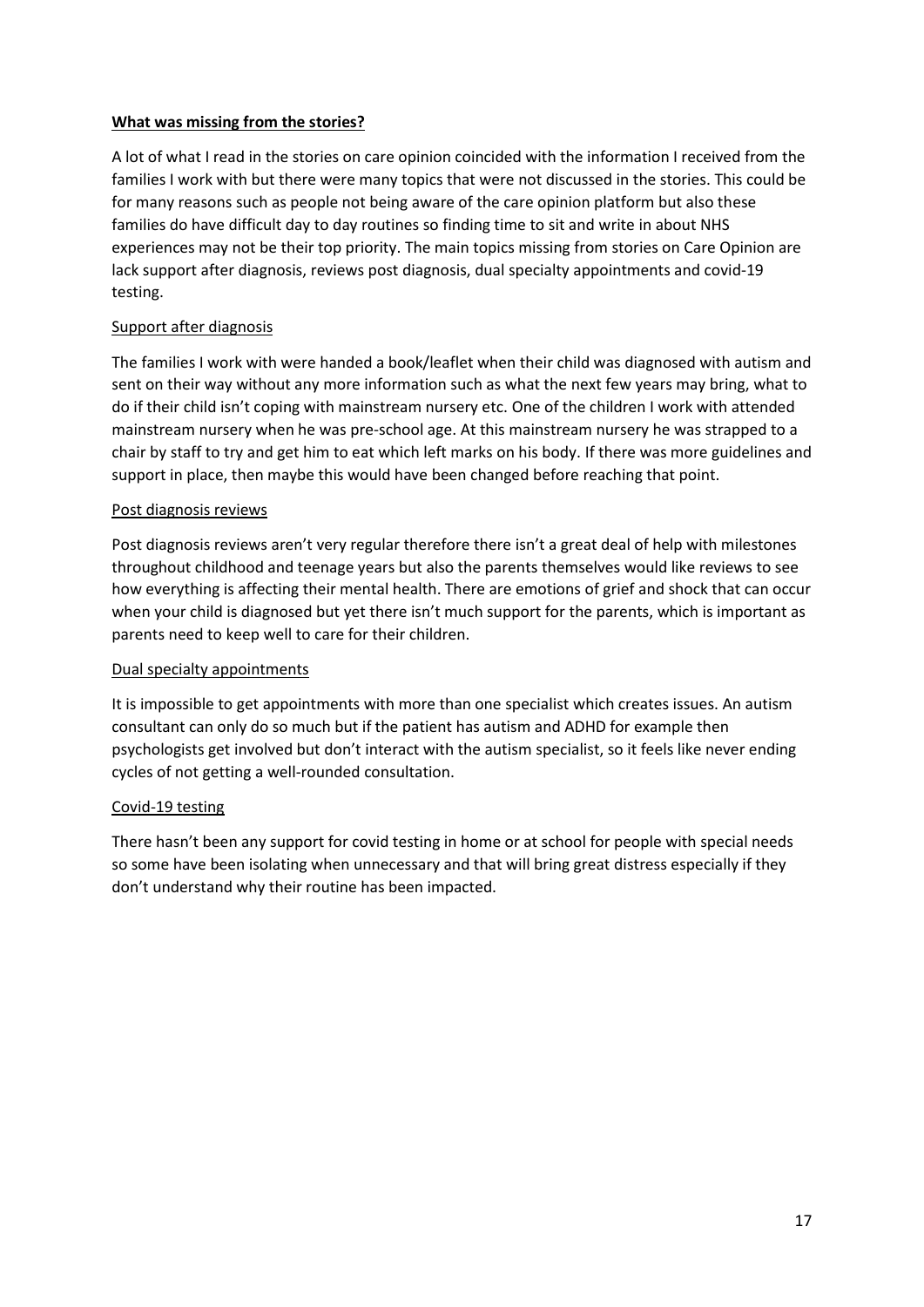#### **NHS Autism training**

There is an NHS training document which works through the key considerations for positive practice with regards to autism (KEY CONSIDERATIONS IN PROMOTING POSITIVE PRACTICE FOR AUTISM SPECTRUM DISORDERS, 2022).

The overview of this document states:

#### **KEY CONSIDERATIONS FOR PROMOTING POSITIVE PRACTICE: OVERVIEW FOR ALL HEALTH AND SOCIAL CARE STAFF**

- ¡ **ATTITUDES AND ASSUMPTIONS:** Being aware that attitudes can be affected by knowing that an individual has a diagnosis of autism and that we must be careful about making assumptions based on a diagnostic label or past experience of someone else with autism
	- ¡ **INDIVIDUALISED APPROACH**: Recognising that those with autism will vary across a range of skills, needs and circumstances
- ¡ **PREPARATION:** Thinking about what staff can do to prepare in advance and how they might support individuals, families and carers in preparing for appointments
- ¡ **PRACTICAL ARRANGEMENTS**: Considering the physical setting of appointments/contact and how these are arranged as well as timing and frequency
- ¡ **COMMUNICATION:** Understanding the range of communication needs for those with autism and ways of supporting communication
- ¡ **KNOWLEDGE, UNDERSTANDING AND SIGNPOSTING**: Having the right level of knowledge and understanding for your role and an awareness of other resources and sources of support

This demonstrates that healthcare staff do have access to a document that describes many important factors and states what they can do to promote positive practice in these areas. It is not clear if this is mandatory to read or if it is optional and does state that there is E-learning resources available. Just because information is available online does not mean that it will be used in practice or even reviewed by staff at all.

My opinion is that the NHS should run in person training sessions on autism, and how they can alter their practice to benefit someone with autism so that it has more chance of setting in, spreads autism awareness and can be interactive so it is something staff can enjoy and engage with.

This would hopefully lead to a better understanding of people who have autism in healthcare and make healthcare more accessible and inclusive.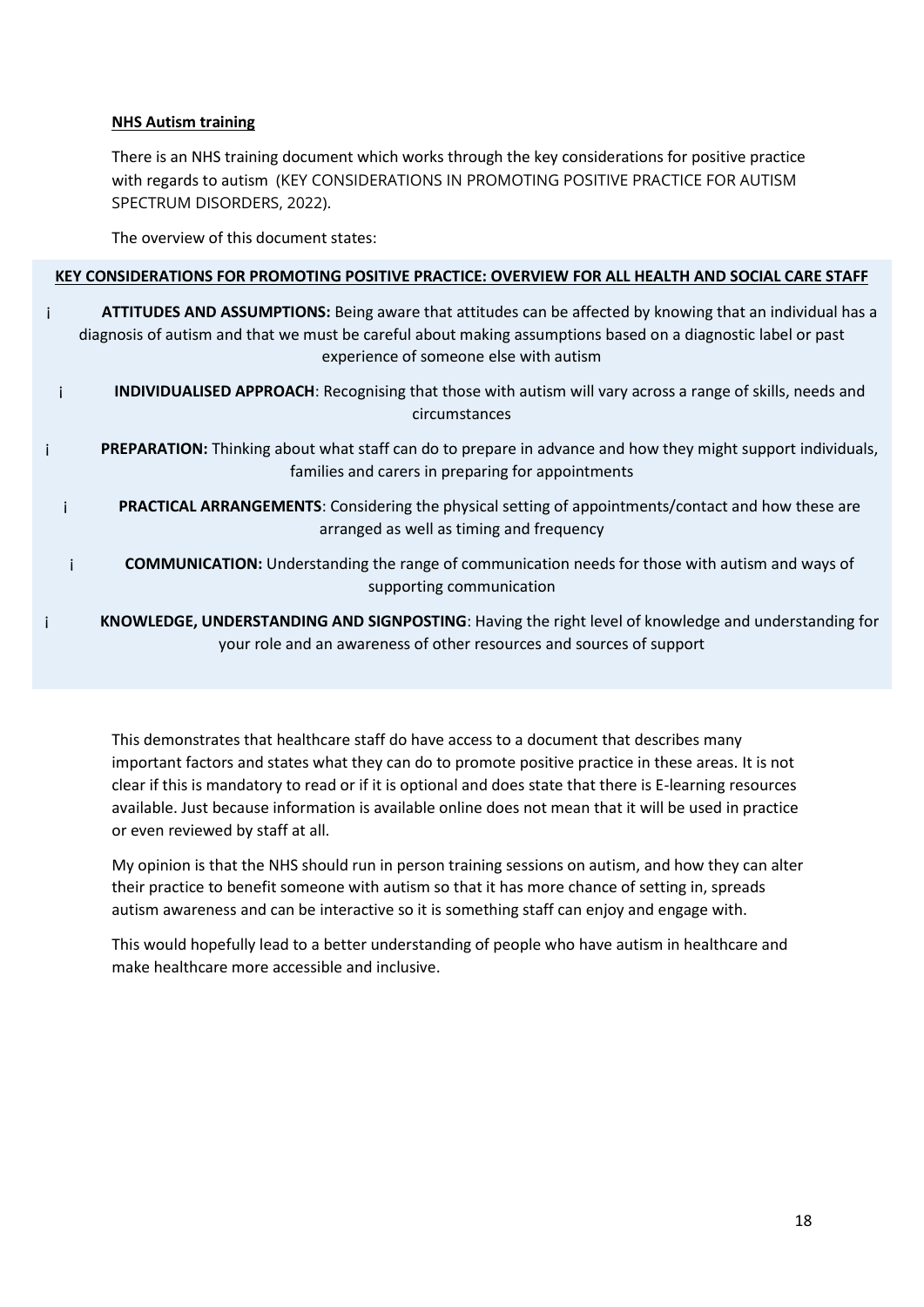# **Acknowledgments**

Thank you to Fraser Gilmore for helping me decide on a topic, coaching me through my project and supporting me with my presentation.

Thank you to Lisa Dendy for helping with technical errors and discussing various topics to include in my project.

Thank you to the Agents of Change team on the ScotGEM course at the University of St Andrews and University of Dundee for setting up this project, it has made a large impact on my future medical practice.